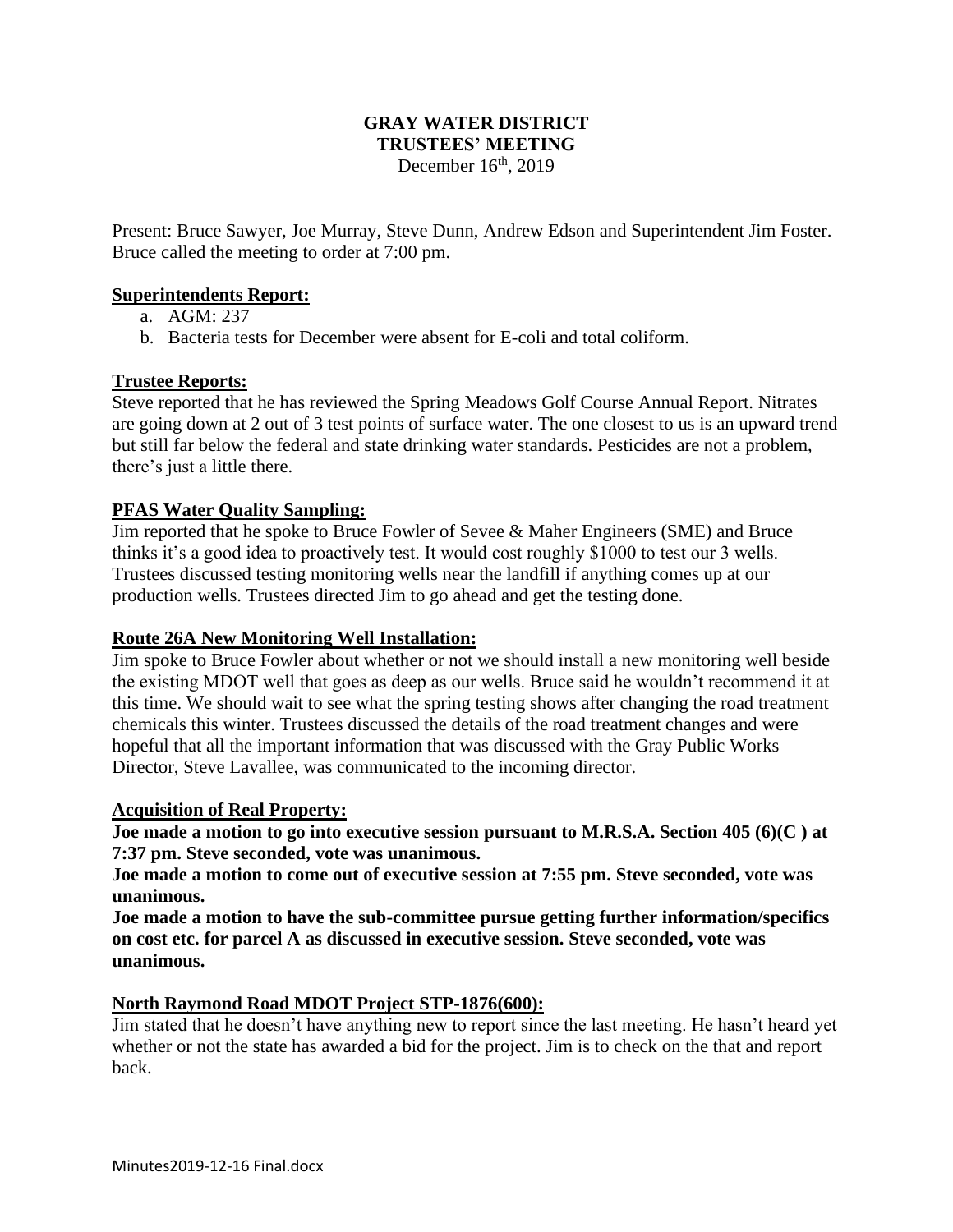# **National Weather Service Forecast Office:**

Jim reported that he did meet with the gentleman from the weather service. During their meeting they went over what the weather service does now and what they've done in the past in regards to maintaining their water system. The well they are using now only produces 3/10 of a gallon of water per minute which is not enough for their purposes. They end up running out of water often. They've installed additional wells and the best one produces 1/10 of a gallon per minute. They have tried to get on Pinelands system but that has not worked. The weather service owns their building and two acres of land. There is no way to serve them directly without going across October Groups land (Pineland). A water main extension down the road is probably the best option. It is approximately 1.3 miles. Gorrill Palmer is going to price it out. We will still have the issue of going through the Town of New Gloucester. We will do the pricing first then go from there.

## **Route 100 TIF:**

**Andrew made a motion to go into executive session pursuant to M.R.S.A. Section 405 (6)(E ) at 8:14 pm. Joe seconded, vote was unanimous.**

**Joe made a motion to come out of executive session at 8:41 pm. Steve seconded, vote was unanimous.**

No action was taken as a result of discussion in executive session.

#### **Salary Review:**

Trustees review proposed salary spreadsheets with 2%, 3%, and 4% increase of pay for most employees. On call was added as a new item for the Chief Operator and part time labor per our Personnel Policy.

**Joe made a motion to raise pay by 3%. Steve seconded.** Trustees discussed whether or not the Chief Operator should be included in the 3% increase or not. **Steve amended the motion to include the Chief Operator in the 3% increase after he received his Class II Treatment license. Joe seconded.** Trustees had additional discussion regarding availability of test dates and quality of study material available. **Trustees voted on the amendment to the original motion, to include the Chief Operator in the 3% increase after he receives his Class II Treatment license. Vote was 3 for, 1 against. Trustees then voted on the original motion, vote was unanimous.**

#### **Planning for the Future:**

Trustees continued a discussion started last month on the Planning for the Future document. It was decided to go over some operation questions:

"How does our current systems' locations (distribution) relate to current and future projected demands/growth?"

Steve stated that, in regard for need for water, the Town keeps shifting where they want to have growth so it's hard to prepare for it. Joe brought up that we have discussed that fact in an earlier question. Steve continued to say that we are not able to expand the system ahead of demand anyway. Joe stated some facts about our water main size in the hub of our system and that it is adequate for now. Right now, our hub and spoke distribution relates well although there is a definite need to develop some loop-fed capability to give us more flexibility during main breaks and maintenance work.